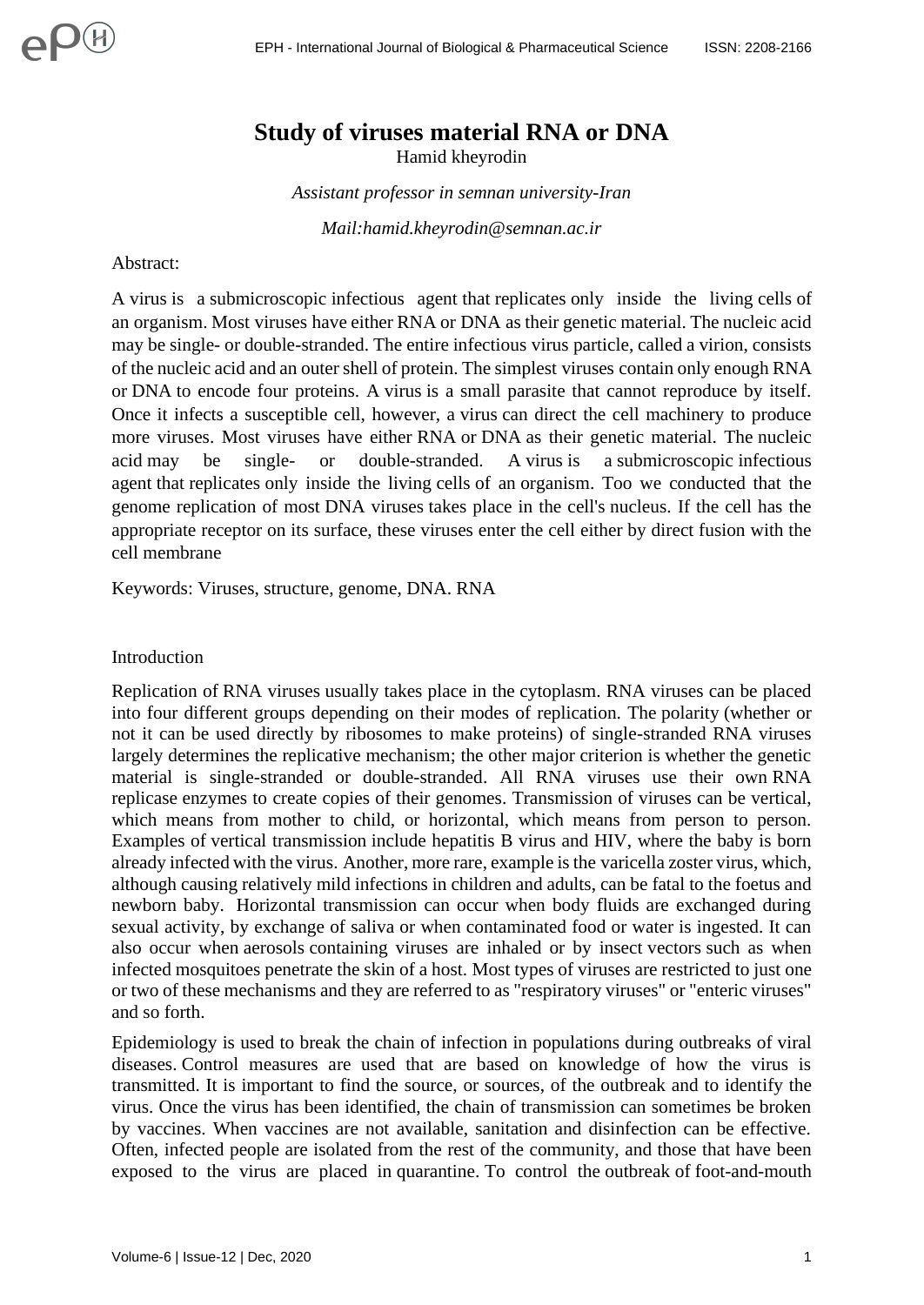.

[disease](https://en.wikipedia.org/wiki/Foot-and-mouth_disease) in cattle in Britain in 2001, thousands of cattle were slaughtered. Most viral infections of humans and other animals have [incubation periods](https://en.wikipedia.org/wiki/Incubation_period) during which the infection causes no signs or symptoms. Incubation periods for viral diseases range from a few days to weeks, but are known for most infections. Somewhat overlapping, but mainly following the incubation period, there is a period of communicability—a time when an infected individual or animal is contagious and can infect another person or animal. If outbreaks spread worldwide, they are called [pandemics.](https://en.wikipedia.org/wiki/Pandemic)

In many cases, [DNA](https://www.ncbi.nlm.nih.gov/books/n/mcb/A7315/def-item/A7455/) viruses utilize cellular enzymes for synthesis of their DNA genomes and mRNAs; all viruses utilize normal cellular ribosomes, tRNAs, and [translation](https://www.ncbi.nlm.nih.gov/books/n/mcb/A7315/def-item/A7845/) factors for synthesis of their proteins. Most viruses comman-deer the cellular machinery for macromolecular synthesis during the late phase of infection, directing it to synthesize large amounts of a small number of viral mRNAs and proteins instead of the thousands of normal cellular macromolecules.

The [nucleic acid](https://www.ncbi.nlm.nih.gov/books/n/mcb/A7315/def-item/A7686/) of a [virion](https://www.ncbi.nlm.nih.gov/books/n/mcb/A7315/def-item/A7861/) is enclosed within a [protein](https://www.ncbi.nlm.nih.gov/books/n/mcb/A7315/def-item/A7752/) coat, or [capsid,](https://www.ncbi.nlm.nih.gov/books/n/mcb/A7315/#A7371) composed of multiple copies of one protein or a few different proteins, each of which is encoded by a single viral [gene.](https://www.ncbi.nlm.nih.gov/books/n/mcb/A7315/def-item/A7519/) Because of this structure, a [virus](https://www.ncbi.nlm.nih.gov/books/n/mcb/A7315/def-item/A7862/) is able to encode all the information for making a relatively large [capsid](https://www.ncbi.nlm.nih.gov/books/n/mcb/A7315/def-item/A7371/) in a small number of genes. This efficient use of genetic information is important, since only a limited amount of [RNA](https://www.ncbi.nlm.nih.gov/books/n/mcb/A7315/def-item/A7786/) or [DNA,](https://www.ncbi.nlm.nih.gov/books/n/mcb/A7315/def-item/A7455/) and therefore a limited number of genes, can fit into a virion capsid. A capsid plus the enclosed nucleic acid is called a [nucleocapsid.](https://www.ncbi.nlm.nih.gov/books/n/mcb/A7315/#A7687) Nature has found two basic ways of arranging the multiple [capsid](https://www.ncbi.nlm.nih.gov/books/n/mcb/A7315/def-item/A7371/) [protein](https://www.ncbi.nlm.nih.gov/books/n/mcb/A7315/def-item/A7752/) subunits and the viral [genome](https://www.ncbi.nlm.nih.gov/books/n/mcb/A7315/def-item/A7525/) into a [nucleocapsid.](https://www.ncbi.nlm.nih.gov/books/n/mcb/A7315/def-item/A7687/) The simpler structure is a protein helix with the [RNA](https://www.ncbi.nlm.nih.gov/books/n/mcb/A7315/def-item/A7786/) or [DNA](https://www.ncbi.nlm.nih.gov/books/n/mcb/A7315/def-item/A7455/) protected within. Tobacco mosaic [virus](https://www.ncbi.nlm.nih.gov/books/n/mcb/A7315/def-item/A7862/) (TMV) is a classic example of the helical nucleocapsid. In TMV the protein subunits form broken disklike structures, like lock washers, which form the helical shell of a long rodlike virus when stacked together (Figure 1).



Figure 1 : Show plant infected by mild mottle virus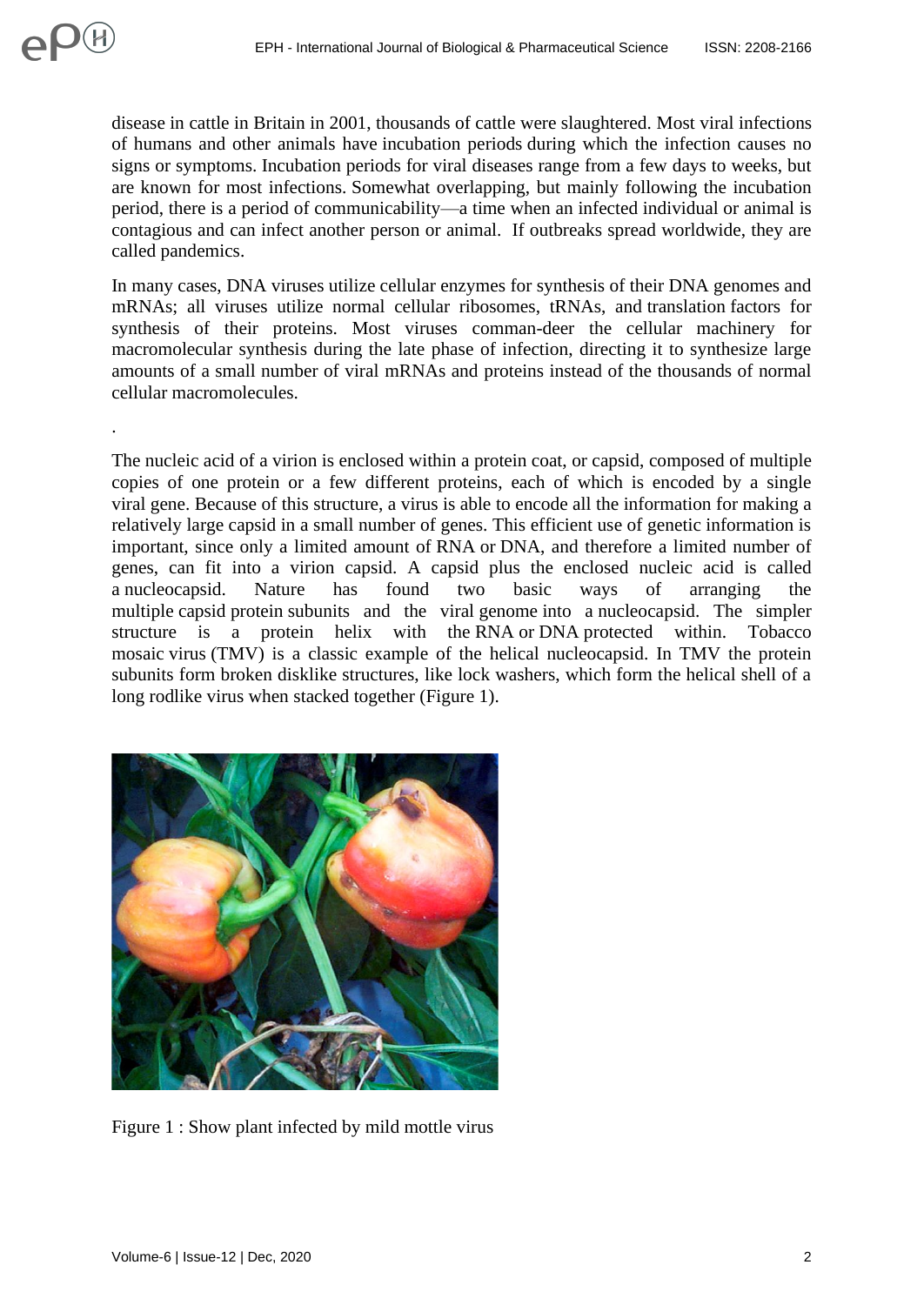

Figure 2: Viral Growth Cycles Are Classified as Lytic

There are Four Types of Bacterial Viruses Are Widely Used in Biochemical and Genetic

The T phages of E. coli are large lytic phages that contain a single molecule of double-stranded [DNA.](https://www.ncbi.nlm.nih.gov/books/n/mcb/A7315/def-item/A7455/) This molecule is about  $2 \times 10^5$  [base](https://www.ncbi.nlm.nih.gov/books/n/mcb/A7315/def-item/A7359/) pairs long in T2, T4, and T6 viruses and about  $4 \times 10^4$  base pairs long in T1, T3, T5, and T7 viruses. T[-phage](https://www.ncbi.nlm.nih.gov/books/n/mcb/A7315/def-item/A7713/) virions consist of a helical [protein](https://www.ncbi.nlm.nih.gov/books/n/mcb/A7315/def-item/A7752/) "tail" attached to an icosahedral "head" filled with the viral DNA. After the tip of a T-phage tail adsorbs to receptors on the surface of an E. coli cell, the DNA in the head enters the cell through the tail (see [Figure 6-16\)](https://www.ncbi.nlm.nih.gov/books/NBK21523/figure/A1418/?report=objectonly). The phage DNA then directs a program of events that produces approximately 100 new phage particles in about 20 minutes, at which time the infected cell lyses and releases the new phages. The initial discovery of the role of [messenger RNA](https://www.ncbi.nlm.nih.gov/books/n/mcb/A7315/def-item/A7641/) in protein synthesis was based on studies of E. coli cells infected with bacteriophage T2. By 20 minutes after infection, infected cells synthesize T2 proteins only.

Where are found viruses

Viruses are found wherever there is life and have probably existed since living cells first evolved.<sup>[\[46\]](https://en.wikipedia.org/wiki/Virus#cite_note-pmid16494962-46)</sup> The origin of viruses is unclear because they do not form fossils, so molecular [techniques](https://en.wikipedia.org/wiki/Molecular_biology) are used to investigate how they arose.<sup>[\[47\]](https://en.wikipedia.org/wiki/Virus#cite_note-pmid20660197-47)</sup> In addition, viral genetic material occasionally integrates into the [germline](https://en.wikipedia.org/wiki/Germline) of the host organisms, by which they can be passed on [vertically](https://en.wikipedia.org/wiki/Vertical_transfer) to the offspring of the host for many generations. This provides an invaluable source of information for [paleovirologists](https://en.wikipedia.org/wiki/Paleovirology) to trace back ancient viruses that have existed up to millions of years ago. There are three main hypotheses that aim to explain the origins of viruses.

Regressive hypothesis and Cellular origin hypothesis

Viruses may have once been small cells that [parasitised](https://en.wikipedia.org/wiki/Parasitism) larger cells. Over time, genes not required by their parasitism were lost. The bacteria [rickettsia](https://en.wikipedia.org/wiki/Rickettsia) and [chlamydia](https://en.wikipedia.org/wiki/Chlamydia_(genus)) are living cells that, like viruses, can reproduce only inside host cells. They lend support to this hypothesis, as their dependence on parasitism is likely to have caused the loss of genes that enabled them to survive outside a cell. This is also called the 'degeneracy hypothesis' or 'reduction hypothesis'.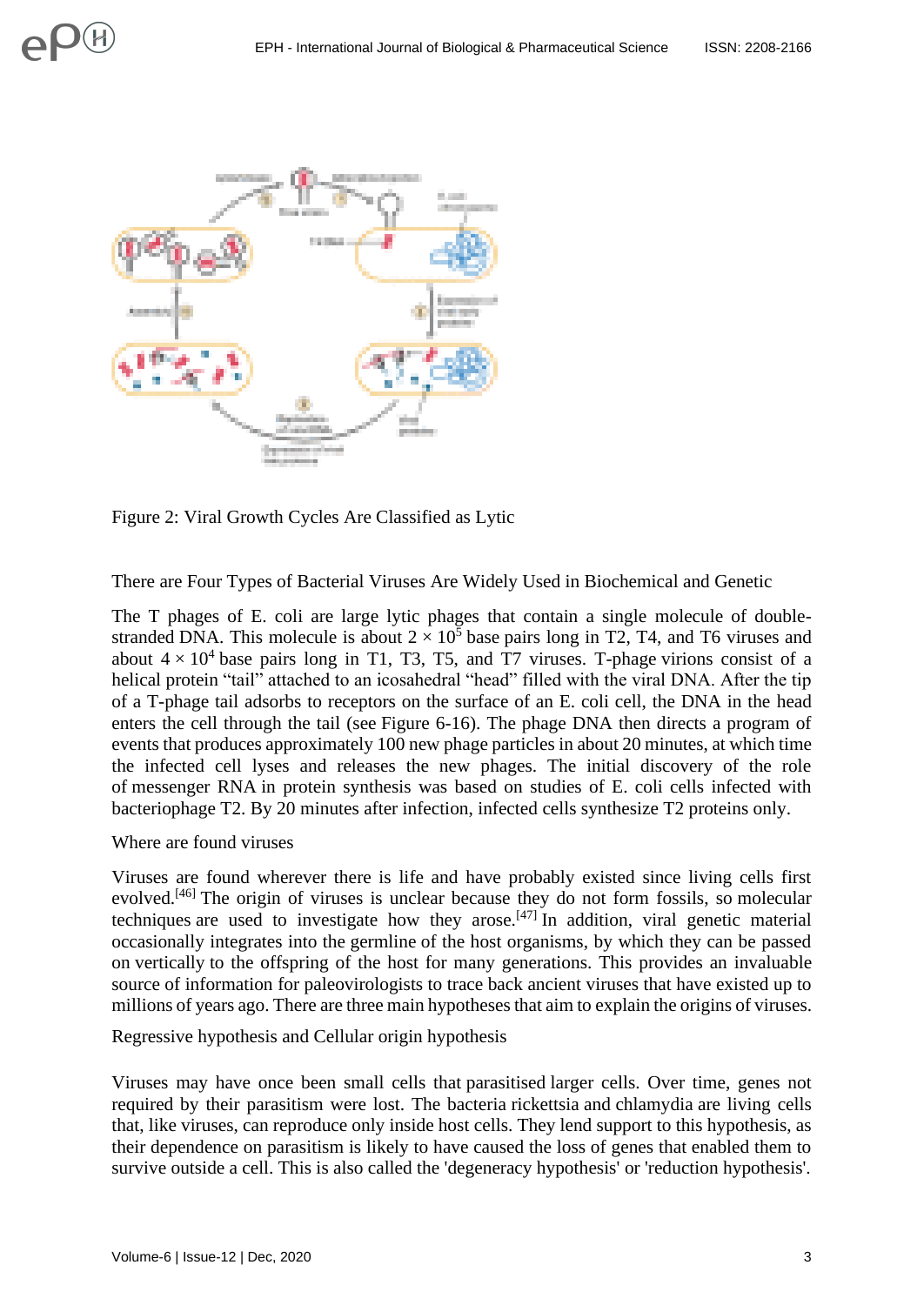Some viruses may have evolved from bits of DNA or RNA that "escaped" from the genes of a larger organism. The escaped DNA could have come from [plasmids](https://en.wikipedia.org/wiki/Plasmid) (pieces of naked DNA that can move between cells) or [transposons](https://en.wikipedia.org/wiki/Transposons) (molecules of DNA that replicate and move around to different positions within the genes of the cell).<sup>[\[53\]](https://en.wikipedia.org/wiki/Virus#cite_note-53)</sup> Once called "jumping genes", transposons are examples of [mobile genetic elements](https://en.wikipedia.org/wiki/Mobile_genetic_elements) and could be the origin of some viruses. They were discovered in maize by [Barbara McClintock](https://en.wikipedia.org/wiki/Barbara_McClintock) in 1950 This is sometimes called the 'vagrancy hypothesis' or the 'escape hypothesis'

This is also called the 'virus-first hypothesis'<sup>[\[52\]](https://en.wikipedia.org/wiki/Virus#cite_note-Mahy_Gen_24-52)</sup> and proposes that viruses may have evolved from complex molecules of protein and [nucleic acid](https://en.wikipedia.org/wiki/Nucleic_acid) at the same time that cells first appeared on Earth and would have been dependent on cellular life for billions of years. [Viroids](https://en.wikipedia.org/wiki/Viroids) are molecules of RNA that are not classified as viruses because they lack a protein coat. They have characteristics that are common to several viruses and are often called subviral agents. Viroids are important pathogens of plants.

They do not code for proteins but interact with the host cell and use the host machinery for their replication

The [hepatitis delta virus](https://en.wikipedia.org/wiki/Hepatitis_delta_virus) of humans has an RNA [genome](https://en.wikipedia.org/wiki/Genome) similar to viroids but has a protein coat derived from hepatitis B virus and cannot produce one of its own. It is, therefore, a defective virus. Although hepatitis delta virus genome may replicate independently once inside a host cell, it requires the help of hepatitis B virus to provide a protein coat so that it can be transmitted to new cells.<sup>[\[59\]](https://en.wikipedia.org/wiki/Virus#cite_note-59)</sup> In similar manner, the [sputnik virophage](https://en.wikipedia.org/wiki/Sputnik_virophage) is dependent on [mimivirus,](https://en.wikipedia.org/wiki/Mimivirus) which infects the protozoan *[Acanthamoeba](https://en.wikipedia.org/wiki/Acanthamoeba) castellanii*. These viruses, which are dependent on the presence of other virus species in the host cell, are called ['satellites'](https://en.wikipedia.org/wiki/Satellite_(biology)) and may represent evolutionary intermediates of viroids and viruses.

The evidence for an [ancestral world of RNA](https://en.wikipedia.org/wiki/RNA_world) cells and computer analysis of viral and host DNA sequences are giving a better understanding of the evolutionary relationships between different viruses and may help identify the ancestors of modern viruses. To date, such analyses have not proved which of these hypotheses is correct. It seems unlikely that all currently known viruses have a common ancestor, and viruses have probably arisen numerous times in the past by one or more mechanisms.

## Conclusion

- Viruses are intracellular parasites that replicate only after infecting specific host cells. Viral infection begins when proteins on the surface of a [virion](https://www.ncbi.nlm.nih.gov/books/n/mcb/A7315/def-item/A7861/) bind to specific [receptor](https://www.ncbi.nlm.nih.gov/books/n/mcb/A7315/def-item/A7765/) proteins on the surface of host cells. The specificity of this interaction determines the host range of a [virus.](https://www.ncbi.nlm.nih.gov/books/n/mcb/A7315/def-item/A7862/)
- Aside from being the causative agents of many diseases, viruses are important tools in cell biology research, particularly in studies on macromolecular synthesis.
- Viruses can be counted and cloned by the [plaque assay](https://www.ncbi.nlm.nih.gov/books/n/mcb/A7315/def-item/A7726/) .All the virions in a single plaque compose a [clone](https://www.ncbi.nlm.nih.gov/books/n/mcb/A7315/def-item/A7411/) derived from the single parental [virion](https://www.ncbi.nlm.nih.gov/books/n/mcb/A7315/def-item/A7861/) that infected the first cell at the center of the plaque.
- Individual viral particles (virions) generally contain either an [RNA](https://www.ncbi.nlm.nih.gov/books/n/mcb/A7315/def-item/A7786/) or a [DNA](https://www.ncbi.nlm.nih.gov/books/n/mcb/A7315/def-item/A7455/) [genome,](https://www.ncbi.nlm.nih.gov/books/n/mcb/A7315/def-item/A7525/) surrounded by multiple copies of one or a small number of coat proteins, forming the [nucleocapsid.](https://www.ncbi.nlm.nih.gov/books/n/mcb/A7315/def-item/A7687/) The nucleocapsid of many animal viruses is surrounded by a [phospholipid bilayer,](https://www.ncbi.nlm.nih.gov/books/n/mcb/A7315/def-item/A7721/) or envelope.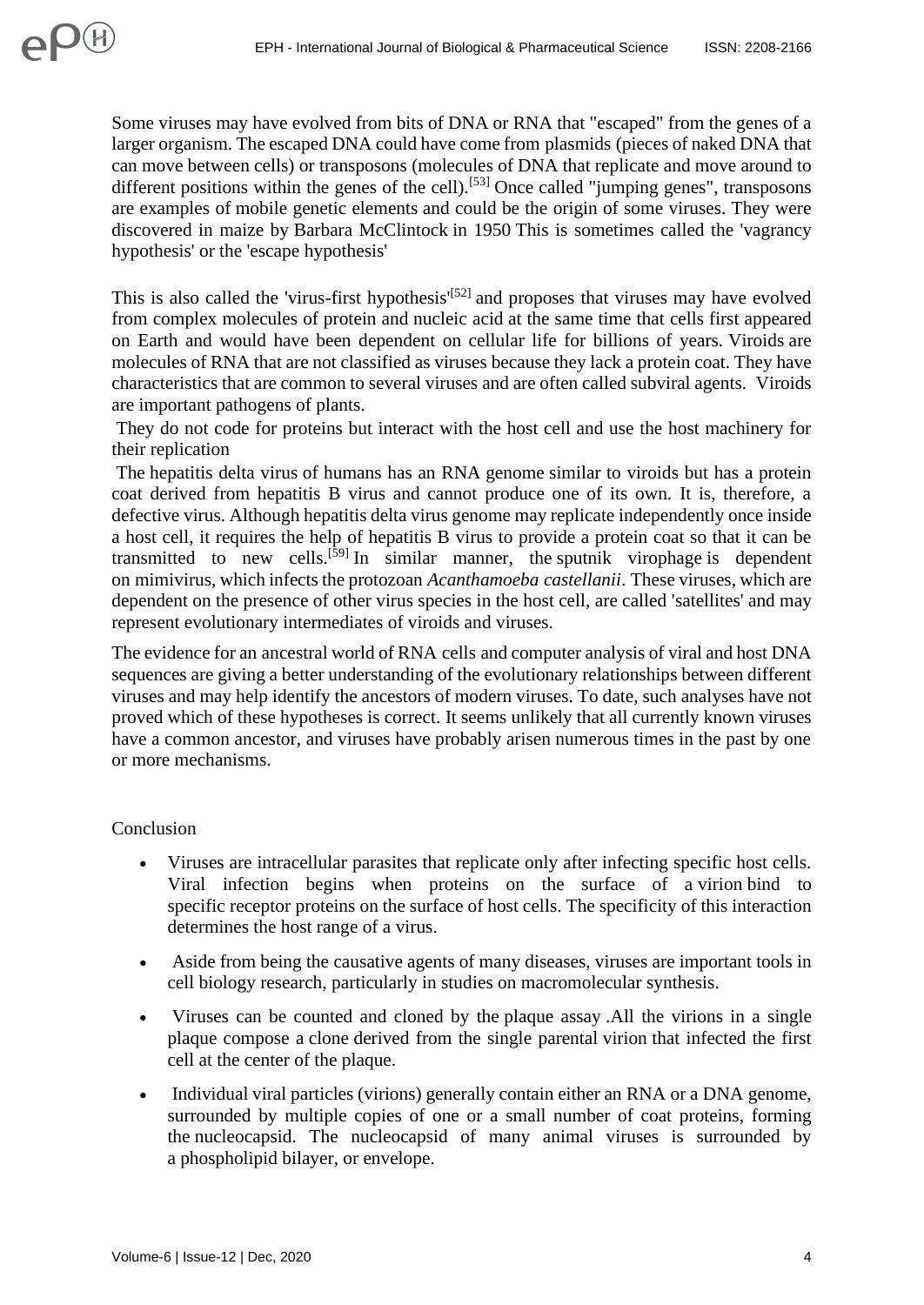- During lytic replication, host-cell ribosomes and enzymes are used to express viral proteins, which then replicate the viral [genome](https://www.ncbi.nlm.nih.gov/books/n/mcb/A7315/def-item/A7525/) and package it into viral coats.
- Some bacterial viruses (bacteriophages) may undergo [lysogeny](https://www.ncbi.nlm.nih.gov/books/n/mcb/A7315/def-item/A7628/) following infection of host cells. In this case, the viral [genome](https://www.ncbi.nlm.nih.gov/books/n/mcb/A7315/def-item/A7525/) is integrated into host-cell chromosomes, forming a prophage that is replicated along with the host genome.
- Recombinant viruses can be used as vectors to carry (transduce) selected genes into cells. In this approach, viral genes required for the [lytic cycle](https://www.ncbi.nlm.nih.gov/books/n/mcb/A7315/def-item/A7630/) are replaced by other genes.







Figure 4: The Baltimore Classification of viruses is based on the method of viral [mRNA](https://en.wikipedia.org/wiki/MRNA) synthesis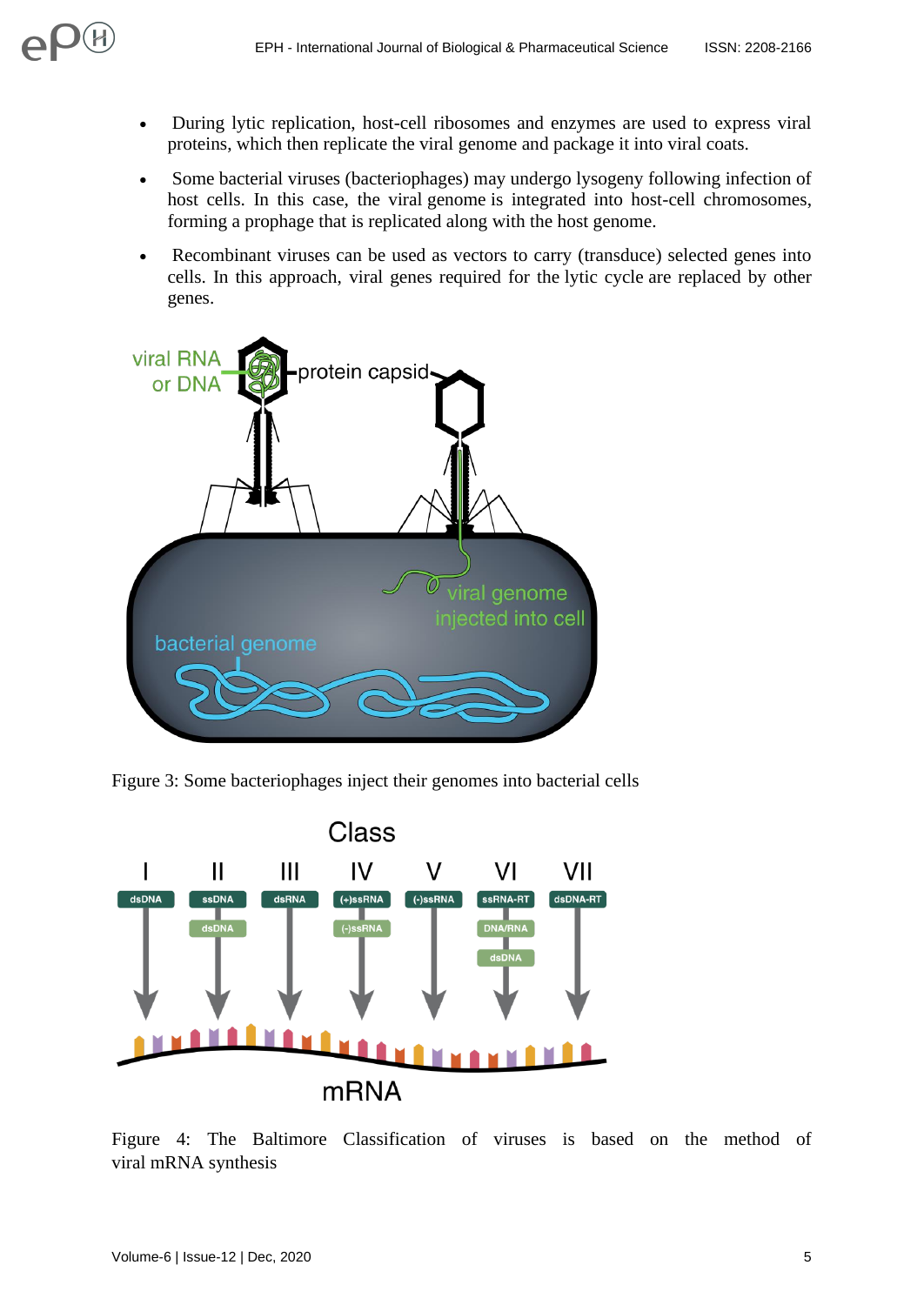

Figure 5: Overview of the main types of viral infection and the most notable species involved

In this paper we studied that Plant viruses (Phytophages) principally attack plants and majority of them possess single stranded RNA. Plant viruses or reoviridae contain of RNA as genetic material. ... Animal viruses (Zoophages) are those viruses that principally attack animals and possess double stranded DNA.

Knowledgement: We thank directure in semnan university cause grant and fee preparation for this work.

#### References:

Fisher, Bruce; Harvey, Richard P.; Champe, Pamela C. *Lippincott's Illustrated Reviews: Microbiology (Lippincott's Illustrated Reviews Series)*, Hagerstwon, MD: Lippincott Williams & Wilkins, pp. 367-392 [ISBN:](https://en.wikipedia.org/wiki/International_Standard_Book_Number) [0-7817-8215-5](https://commons.wikimedia.org/wiki/Special:BookSources/0-7817-8215-5)

*O'Leary JJ, Kennedy MM, McGee JO (February 1997). ["Kaposi's sarcoma associated herpes](https://www.ncbi.nlm.nih.gov/pmc/articles/PMC379571)  [virus \(KSHV/HHV 8\): epidemiology, molecular biology and tissue distribution".](https://www.ncbi.nlm.nih.gov/pmc/articles/PMC379571) Mol Pathol. 50 (1): 4–8.*